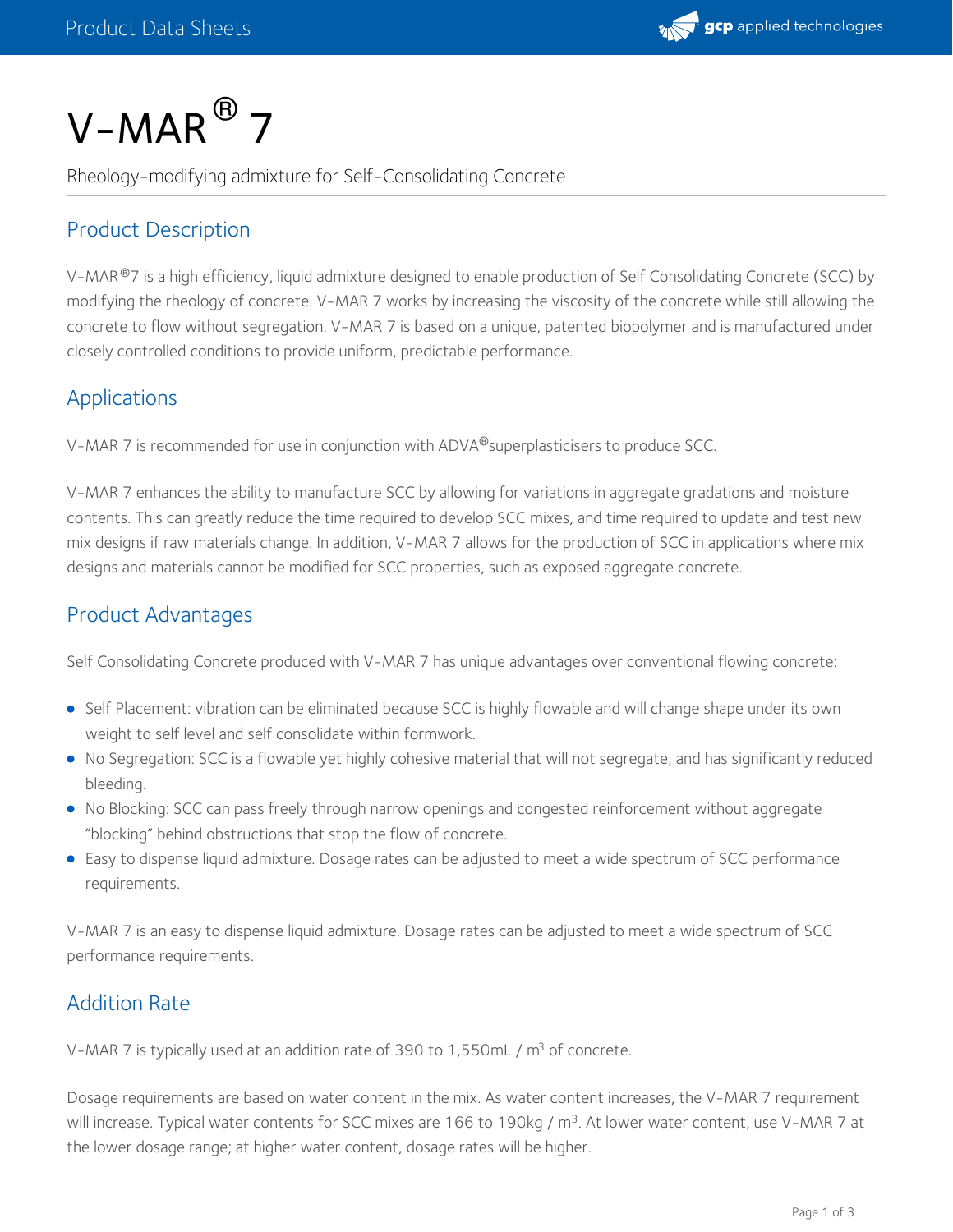

V-MAR 7 dosage requirements may also be affected by mix design, cementitious content, aggregate gradations and SCC application. Please consult your local GCP representative for more information and assistance.

Use of ADVA superplasticisers is highly recommended for SCC production. Dosage rate requirements for superplasticisers are typically slightly higher for SCC than for conventional concrete mixes. When producing SCC, admixtures (excluding air entrainers) should be added after addition of the cementitious materials.

Pre-placement testing is recommended to determine the optimum admixture addition rate. Factors that influence optimum addition rate include other concrete mix components, aggregate gradations, form geometry, and reinforcement configuration. Please consult your local GCP representative for assistance with developing mix designs, admixture combinations and SCC production.



#### **Benefits**

SCC produced with V-MAR 7 and ADVA superplasticisers is designed to eliminate the need for vibration and manual compaction in precast and cast-in-place concrete.

For precast/prestressed concrete producers SCC provides the following benefits:

- Reduced labour and improved productivity through faster and easier concrete placement with no vibration.
- The highest quality surface finish, eliminating/reducing the need for surface touch ups.
- Improved labour safety, reduced plant noise levels and improved work environment.
- Reduced wear and tear on forms by eliminating vibration.
- Achievement of complete consolidation throughout concrete elements, even in thin walled, highly reinforced units.
- Increased production flexibility by enabling use of form geometry and form orientations in which placement of conventional concrete mixes would be difficult or impossible.